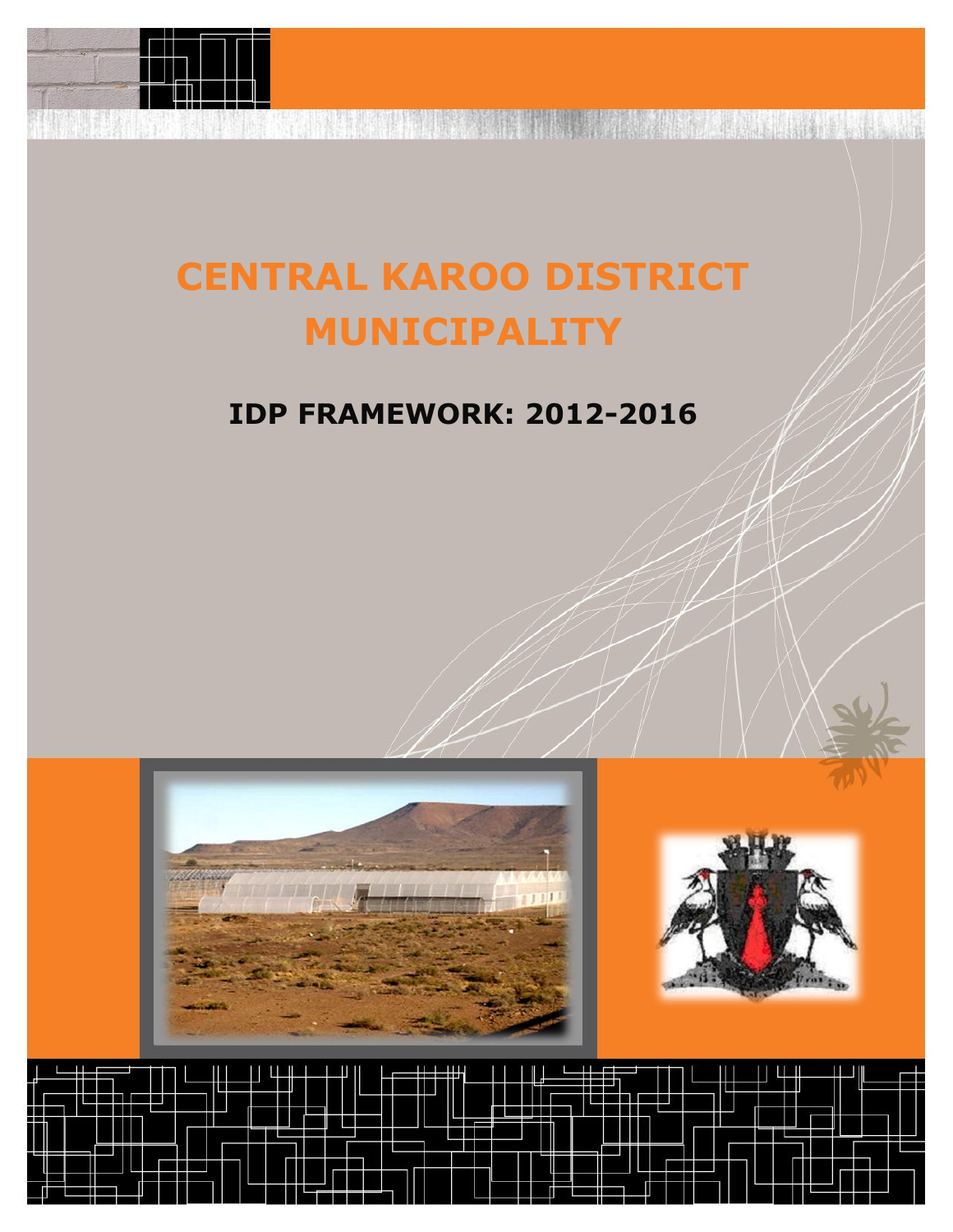# **TABLE OF CONTENT**

| <b>CONTENT</b>                                                  | <b>PAGE NR</b> |  |  |  |  |
|-----------------------------------------------------------------|----------------|--|--|--|--|
| 1. BACKGROUND                                                   | $\overline{2}$ |  |  |  |  |
| <b>1.1 INTRODUCTION</b>                                         | $\overline{2}$ |  |  |  |  |
| <b>1.2 CONSTITUTIONAL IMPERATIVES</b>                           | 3              |  |  |  |  |
| 2. PURPOSE                                                      | 3              |  |  |  |  |
| 3. OBJECTIVES OF THE FRAMEWORK                                  | 3              |  |  |  |  |
| 4. ELEMENTS OF THE FRAMEWORK                                    | 4              |  |  |  |  |
| <b>4.1 PROGRAMME OF ACTION</b>                                  | 4              |  |  |  |  |
| 4.2 PREPARATION FOR THE 2012-2016 IDP                           | 5              |  |  |  |  |
| 5. HORIZONTAL AND VERTICAL ALIGNMENT                            | 5              |  |  |  |  |
| <b>5.1 MECHANISM FOR ALIGNMENT</b>                              | 6              |  |  |  |  |
| <b>6. ORGANISATIONAL ARRANGEMENTS</b>                           | 7              |  |  |  |  |
| <b>6.1 IDP STEERING COMMITTEE</b>                               | 8              |  |  |  |  |
| <b>6.1.1 COMPOSITION OF THE IDP STEERING COMMITTEE</b>          | 8              |  |  |  |  |
| 6.1.2 TERMS OF REFERENCE OF THE IDP STEERING COMMITTEE          | 8              |  |  |  |  |
| <b>6.2 IDP REPRESENTATIVE FORUM</b>                             | 8              |  |  |  |  |
| <b>6.2.1 COMPOSITION OF THE IDP REPRESENTATIVE FORUM</b>        | 8              |  |  |  |  |
| <b>6.2.2 TERMS OF REFERENCE OF THE IDP REPRESENTATIVE FORUM</b> | q              |  |  |  |  |
| 7. DISTRIBUTION OF ROLES AND RESPONSIBILITIES                   | $10 - 11$      |  |  |  |  |
| 8. MECHANISMS AND PROCEDURES FOR PARTICIPATION AND ALIGNMENT    | 12             |  |  |  |  |
| <b>8.1.1 FUNCTIONS OF COMMUNITY PARTICIPATION</b>               | 12             |  |  |  |  |
| <b>8.1.2 PARTICIPATION PROCESS</b>                              | 12             |  |  |  |  |
| <b>8.1.3 MECHANISMS FOR PARTICIPATION</b>                       | 12             |  |  |  |  |
| 8.1.4 ACTIVITIES AND MECHANISMS FOR PARTICIPATION PER IDP PHASE | 13             |  |  |  |  |
| 9. MECHANISMS AND PROCEDURES FOR ALIGNMENT                      | 13             |  |  |  |  |
| <b>10. MONITORING AND IMPLEMENTATION PROCESS</b>                | 14             |  |  |  |  |
| <b>11. ADOPTION OF PROCESS</b>                                  | 14             |  |  |  |  |
| 12. BUDGET                                                      | 14             |  |  |  |  |
| 13. PROCESS FOR AMENDING AN ADOPTED IDP                         | 15             |  |  |  |  |
| <b>14. CONCLUSION</b>                                           | 16             |  |  |  |  |
| <b>ANNEXURE 1: IDP ACTION PLAN 2012-2016 5YR CYCLE</b>          | $17-18$        |  |  |  |  |
|                                                                 |                |  |  |  |  |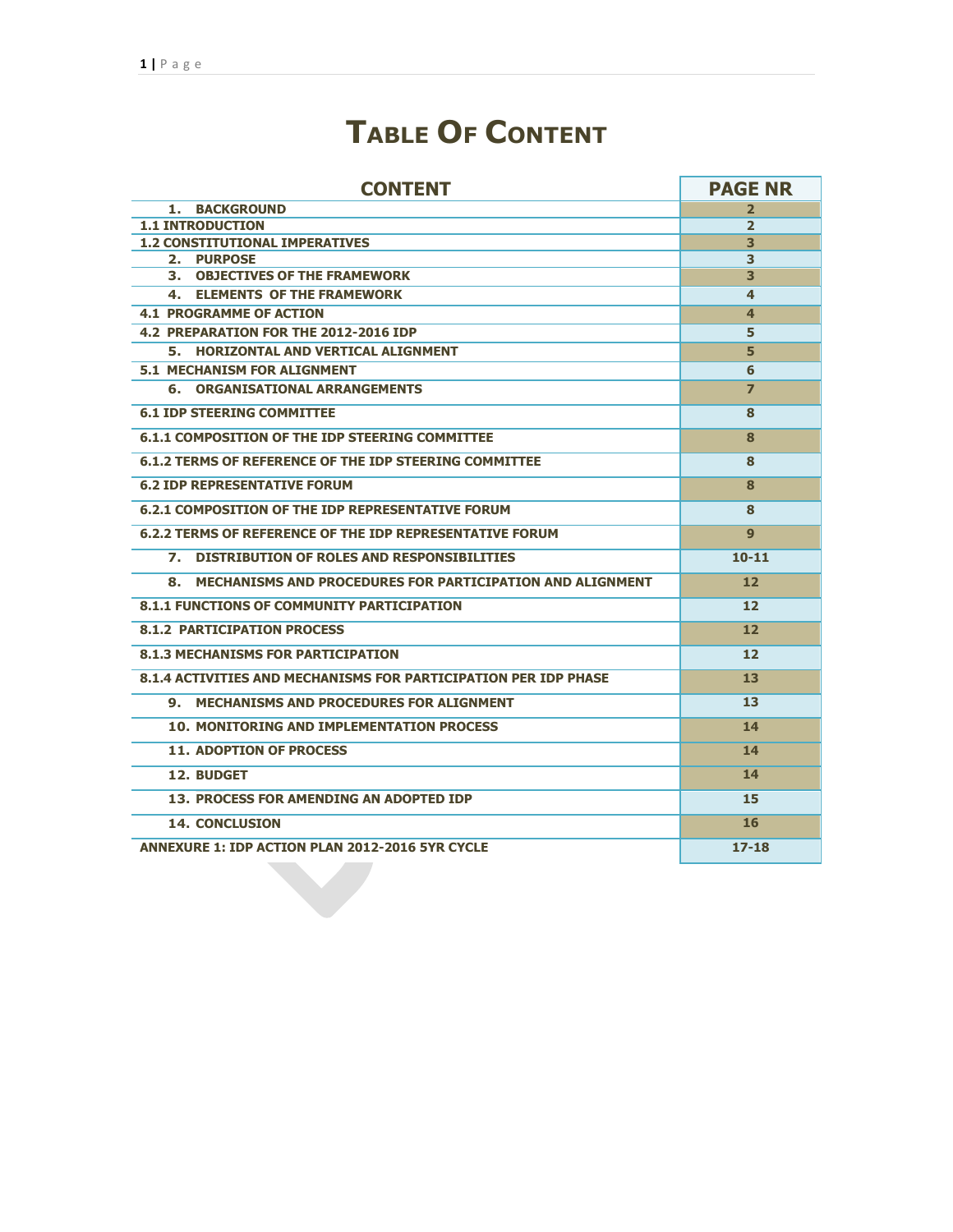# **1. BACKGROUND**

The Integrated Development Planning (IDP) Process is a process through which Municipalities prepare strategic development plans for a five-year period. An IDP is one of the key tools for Local Government to cope with its developmental role and seeks to arrive at decisions on issues such as Municipal budgets, land management, promotion of local economic development, and institutional transformation in a consultative, systematic and strategic manner. With the end of term of office of the previous Councils and the election of new Councils in May 2011, the Central Karoo District municipalities have to undertake the preparation of a new 5 year IDP for the term starting in 2012-2016 with annual reviews up until the end of the said term of office for the present Council.

The Process Plan of the District and its Local Municipalities need to be prepared in line with a Framework Plan as agreed to by all the Municipalities in the District. The Framework Plan provides the linkage for binding relationships to be established between the District and Local Municipalities in the District. In so doing, proper consultation, co-ordination and alignment of the IDP process of the District Municipality and its various Local Municipalities can be maintained.

# **1.1 Introduction**

In terms of Section 27 to 30 of the Municipal Systems Act, 2000 clearly defines how the integrated development planning process should unfold. It highlights the role of the district municipality by stating that the district municipality must develop a framework and a process plan in collaboration with its local municipalities.

#### *Section 27 of the Municipal Systems Act, 2000 states that:*

"Each District Municipality, within a prescribed period after the start of its elected term after following a consultative process with the local municipalities within its area, must adopt a framework for the Integrated Development Planning in the area as a whole"

Section 27 (1) provides that the IDP Framework binds both the district and local municipalities within its area and must at least:

- (a) Identify the plans and planning requirements binding in terms of National and Provincial legislation on the District Municipality and Local Municipalities or any specific municipality.
- (b) Identify matters to be included in the IDP of the District Municipality and Local **Municipalities**
- (c) Specify the principles to be applied and coordinate the approach to be adopted in respect of those matters; and
- (d) Determine procedure
	- (i) For consultation between the District Municipality and the local municipalities during the process of drafting their respective integrated development plans; and
	- (ii) To effect essential amendments to the Framework

*In terms of Section 34 of the MSA:*

A municipal council:

- (a) Must review in accordance its integrated development plan
	- (i) Annually in accordance with an assessment of its performance measurements in terms of section 41; and
	- (ii) To extend that changing circumstances so demand; and
- (b) May amend its IDP in accordance with a prescribed process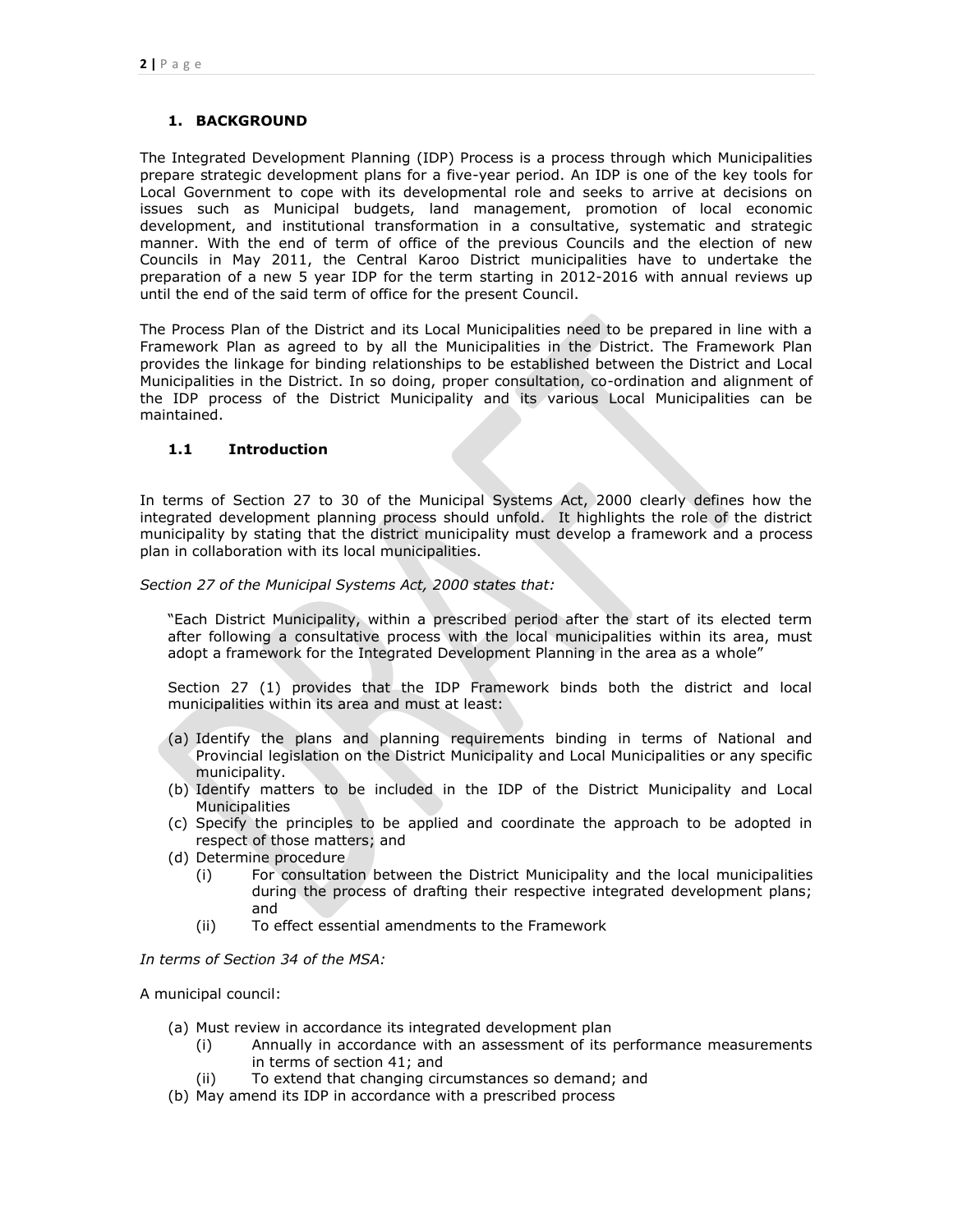#### *Adoption Process*

(1) Each municipal council within a prescribed period after the start of its elected terms must adopt a process set out in writing to guide the planning, drafting and adoption and review of its integrated development plan.

# **1.2 Constitutional Imperatives**

The Constitution of the Republic of South Africa of 1996 outlines the objectives and developmental duties of municipalities (Section 152 and 153). As far as the developmental duties of municipalities are concerned, a municipality must structure and manage its administration, budgeting and planning processes to give priority to the basic needs of the community, and to promote the social and economic development of the community; and participate in national and provincial developmental programmes. The objects of local government are:

- $\cdot \cdot$  to prove democratic and accountable government for local communities;
- $\cdot\cdot\cdot$  to ensure the provision of services to communities in a sustainable manner;
- to promote social and economic development;
- to promote a safe and healthy environment; and
- $\div$  to encourage the involvement of communities and community organisations in the matters of local government.

Within the framework of the Constitution, the White Paper on Local Government (1998) establishes the basis for a new developmental local government system which is committed to working with citizens, groups and communities to create sustainable human settlements which provide for a decent quality of life to meet the social, economic needs of communities is a holistic manner.

# **2. PURPOSE**

The Framework Plan is a coordination tool for the district which helps to ensure interrelated parallel planning processes at a district and local level. The Framework Plan provides a joint time schedule for the District and Local municipalities" IDPs and indentified milestones. The district municipality is responsible for the preparation of the Framework Plan and has accordingly prepared this document in conjunction with the three local municipalities.

As a process for aligning the activities of different role players, particularly the review processes of the District and its local Municipalities, the CKDM developed this IDP Framework. The major purpose of the Framework is to ensure that the process of districts IDP"s and local municipalities' IDP's are mutually linked and can inform one another.

Because the IDP processes between the District and its local municipalities is a parallel process, there is a need that both the stakeholders on a joint time schedule and some important milestones. In addition, the Framework is to be used by all municipalities as a basis for drafting Process Plans. Therefore the purpose of this document is to reflect the approach of the Central Karoo District Municipality to the 2012/2016 IDP.

# **3. OBJECTIVES OF FRAMEWORK**

- To serve a model for the implementation of Integrated Development Planning by Local Government (both Category B and C), and the integration of other role players in the process;
- To ensure that Local Government takes responsibility over its functions and powers as prescribed by law;
- \* To facilitate cooperative governance;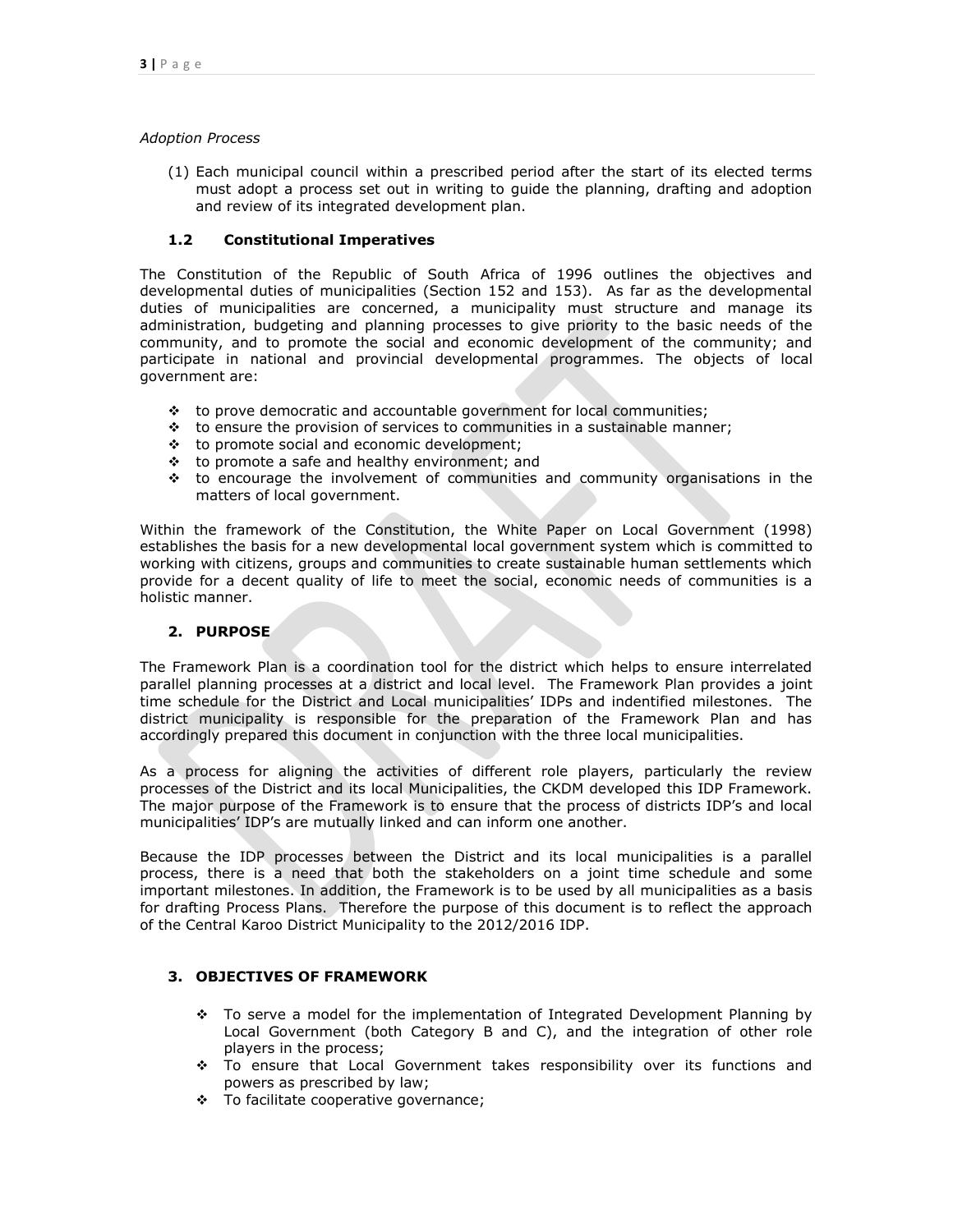- \* To align the modus operandi of Local Government in terms of IDP
- To ensure that the needs of the communities in the Central Karoo District are determined, acknowledged and are adequately addressed;
- \* To keep abreast of national and provincial legislation, policy and initiatives;
- To ensure, and coordinate, the effective application of resources (human, capital and natural) by all role players in the Central Karoo District;
- Alignment of the IDP with the activities of the sector departments and other service providers and vice versa like influencing their planning.

# **4. ELEMENTS OF THE FRAMEWORK PLAN**

In compliance to the Municipal Systems Act regulations, the Central Karoo District Municipality has prepared a Framework Plan to guide the IDP process and to inform all process plans for Municipalities within the Central Karoo District. It also binds both the District Municipality and the Local Municipalities in the Central Karoo District to a specific programme and it ensures proper consultation, co-ordination and alignment of the planning processes of all Municipalities. The Framework Plan entails the following elements:

- Elements of the IDP Process;
- ❖ Framework Programme with Time Frames;
- ❖ Mechanisms and Procedures for Alignment;
- Mechanisms and Procedures for Consultation; and
- Procedures and Principles for Monitoring the Planning Process and amendment.

The core elements of the IDP process correspond to the core functions of Municipalities as outlined in the Municipal Structures Act and other legislation, the DPLG"s IDP Guide Pack (2000), as well as critical elements that have arisen from the preparation of and the review of IDP"s over the past five years.

# **The core components of the IDP process are grouped as follows:**

- Comments received from various stakeholders/role players in the assessment of the past five years IDP;
- Areas requiring additional attention in terms of legislative requirements not addressed during the previous years of the IDP Review process;
- Align the IDP to the MTSF (Medium Term Strategic Framework);
- Shortcoming and weaknesses identified through self assessment;
- The preparation and review of relevant and new sector plans and its alignment with the IDP;
- Implementation and review of the Performance Management System (PMS)
- Alignment of the various important municipal processes such as IDP Review, LGTAS, Performance Management and Budget Process; and
- Alignment of National and Provincial planning and budgeting processes.

# **4.1 PROGRAMME OF ACTION**

A detailed programme is attached as Annexure A and illustrates the anticipated programme which includes the duration of each major activity to be undertaken during the IDP preparation process. This process is dynamic and could be adapted to accommodate the consultation process which is circumstantial of nature. The total programme spans over an expected ten (10) month period and has been categorized as follows:

**Phase 0 – Preparation Phase 1 – Analysis Phase 2 – Strategic Analysis**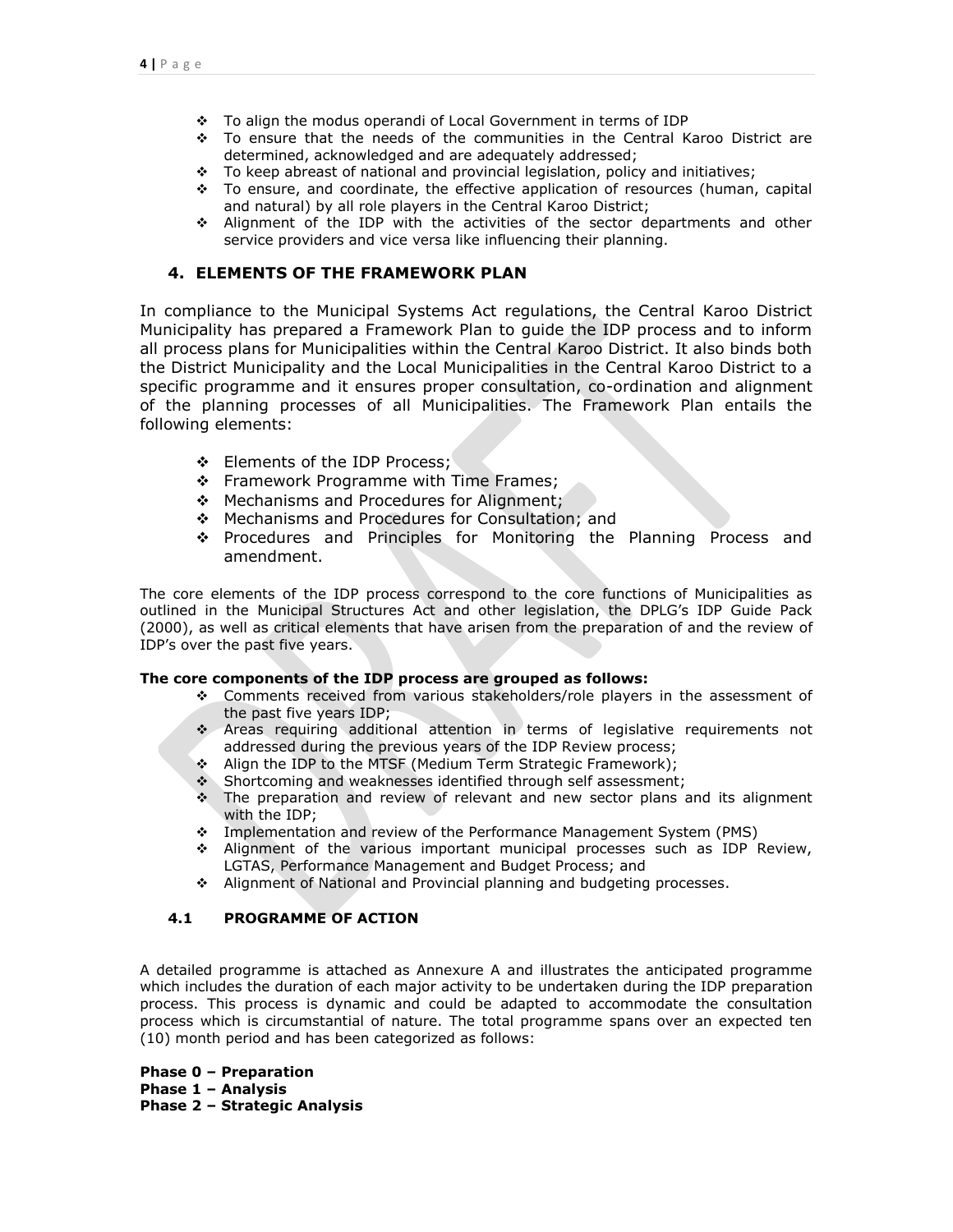# **Phase 3 – Project Identification Phase 4 – Integration Phase 5 – Approval**

One need consider that certain phases/activities overlap with others, thus enabling the Municipality to adhere to the required timeframe. It should be noted further, that the above programme excludes the 3-week year-end vacation period and Council recess in December 2011 and January 2012.

# **4.2 PREPARING FOR THE 2012-2016 IDP REVIEW**

In order to ensure certain minimum quality standards of the IDP Process, and a proper coordination between and within spheres of government, the preparation of the Process Plan has been regulated in the MSA. The preparation of a Process Plan, which is in essence of the IDP Process set in writing, requires adoption by Council. This plan has included the following:

- A programme specifying the time frames for the different steps to be followed;
- Appropriate mechanisms processes and procedures for consultation and participation of local communities, organs of state, community based organisations and any other role players in the IDP drafting process;
- An indication of the organisational arrangements for the IDP process;
- Binding plans and planning requirements, i.e. policy and legislation; and
- Mechanisms and procedures for the vertical and horizontal alignment
- Relationship between the IDP; Budget; PMS and SDBIP.



# **5. Horizontal and Vertical Alignment**

Horizontal and vertical alignment within an IDP must be achieved and this is done by means of the following: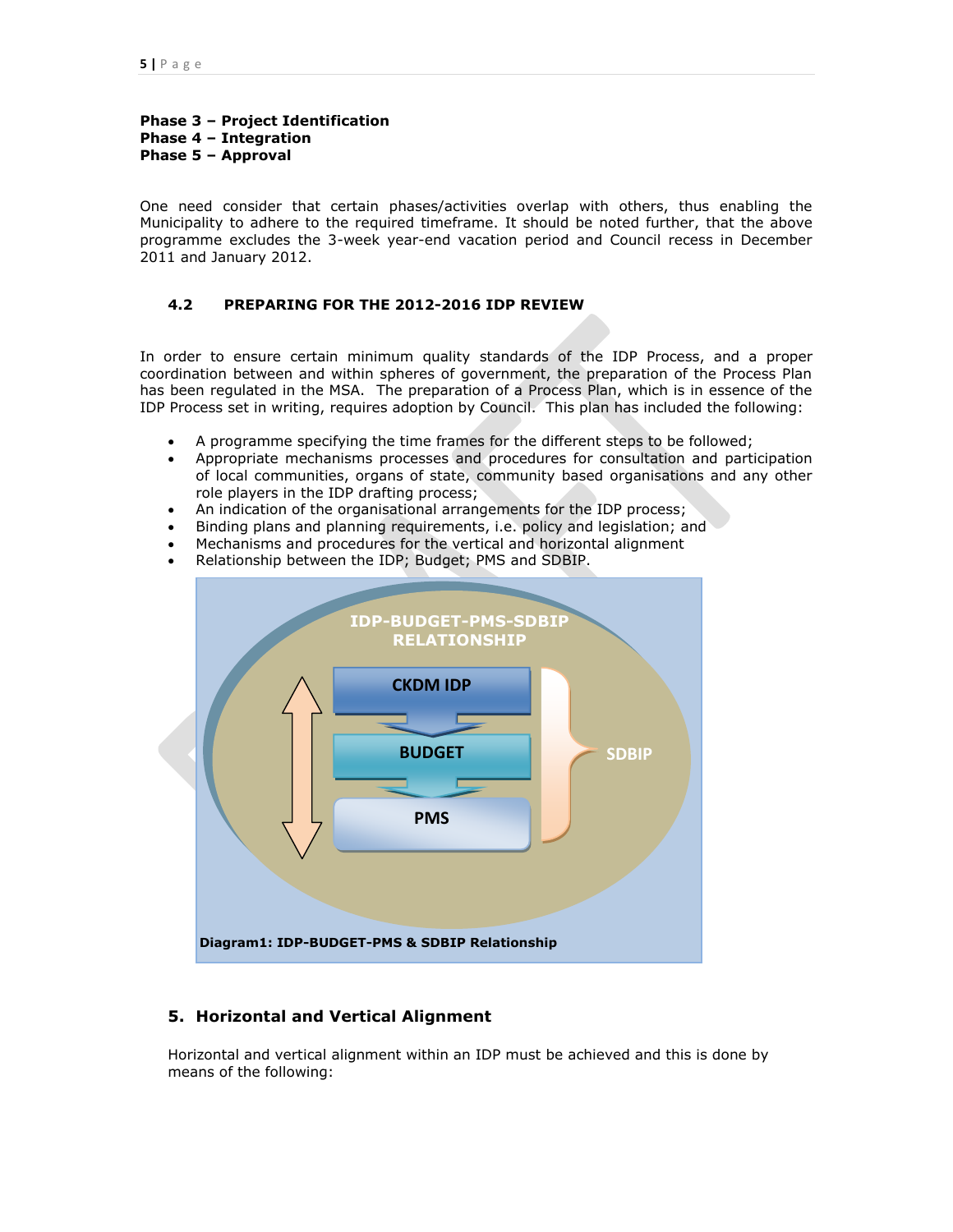- **Framework/Process Plan:** Legislation requires of the district municipalities to prepare and adopt a Framework Plan which indicates how the district and local municipalities will align their IDPs. The Framework Plan provides the linkages and binding relationships to be established between the district and local municipalities in the region and in doing so, proper consultation, coordination and alignment of the IDP process within the district and the various local municipalities can be maintained.
- **Alignment with Sector Departments:** This is essential to ensure that the district and local municipalities" priorities can be reflected in the different department's project prioritization process and in turn, that the department's projects can be reflected in the IDP. Regular and strategic meeting with the sector departments would be required during the course of the IDP Review.

Horizontal and vertical alignment focus on the following elements as depicted in the preceding schematic presentation.



**Diagram2: Horizontal and Vertical Alignment**

#### **5.1 Mechanisms for Alignment**

Alignment needs to occur within the context of the CKDM 2012/2016 IDP and the following is of particular relevance in this respect:

**National Linkages:** The National sphere provides a Framework for the preparation of the sector plans and funding, where possible. This contributes to the creation of a normative framework and consistency between the Central Karoo District Municipality and four Local Municipalities. The National sphere also coordinates and prioritises programmes and budgets between sectors and the National sphere in line with the National Framework.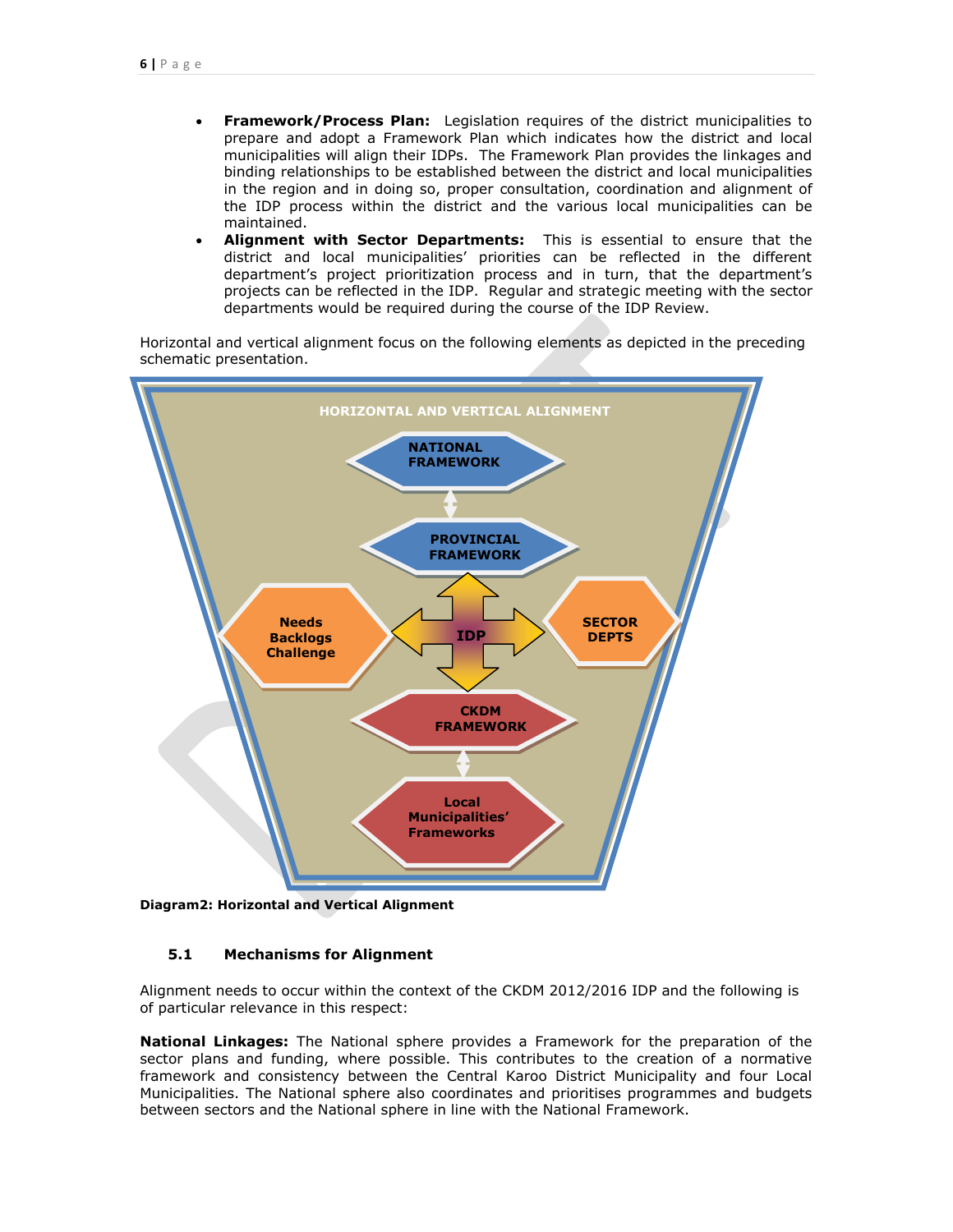**Provincial Level:** As with National Government, Provincial Government prepares Sectoral guidelines and funding for the preparation of these plans. The preparation of sector plans and programmes and district programmes also need to be coordinated and aligned.

**CKDM:** The Central Karoo District Municipality will, in consultation with local municipalities within its jurisdiction, prepare a Framework Plan to coordinate all planning activities during the IDP Review process. Through the IDP Manager and the Municipal Manager, the District Municipality will also organise district level alignment meetings between all the Municipalities as well as between Municipalities and sector departments.

**Local Municipalities:** Local Municipalities will participate in all district level alignment events and specific alignment meetings. Individual sector departments will also be drawn into local planning processes. The Local Municipalities will be requested to make strategic contributions regarding the way in which district level issues are addressed during alignment meetings.

#### **6. ORGANISATIONAL ARRANGEMENTS**

This IDP/Budget/PMS Review Process will be guided and undertaken within the following organizational arrangements:

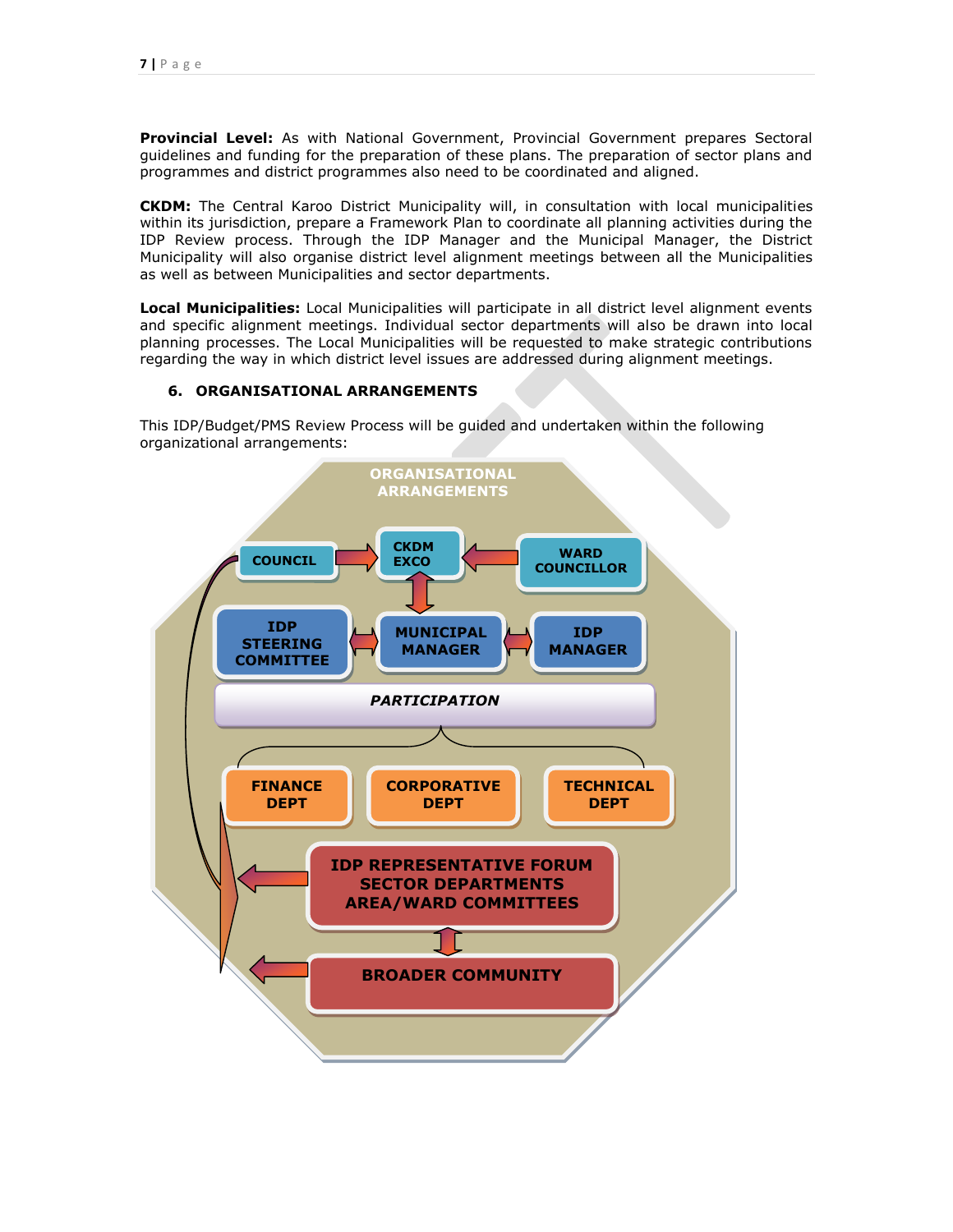# **6.1 IDP Steering Committee**

As part of the 2012/2016 IDP Process, an established IDP Steering Committee will act as support to the IDP Representative Forum, the Municipal Manager and the IDP Manager.

The composition of the IDP Steering Committee is taking the manageability of a working committee into consideration and is chaired by the Municipal Manager or the IDP Manager in the absence of the Municipal Manager. The chairpersons of the portfolio committees may form part of the Steering Committee when necessary.

# **6.1.1 The composition of this Steering Committee will remain as follows:**

- EXCO
- Municipal Manager
- Directors
- Managers
- IDP Manager

External technical members to be co-opted from time to time will be:

- Developmental officials
- Consultants (if appointed)
- Service Providers
- Sector Departments

For the purposes of this IDP the IDP Steering Committee will preferably be chaired by the accountable or responsible person for the IDP, i.e. the Municipal Manager or the IDP Manager.

# **6.1.2 Terms of Reference for the IDP Steering Committee**

The proposed terms of reference for the IDP Steering Committee are as follows:

- Commissions research studies.
- Considers and comments on:
	- o Inputs from sub-committees, consultants, etc.
	- o Inputs from provincial sector departments and support providers.
- Processes, summarizes and document outputs.
- Makes content recommendations.
- Prepares, facilitates and documents meetings.

# **6.2 IDP Representative Forum**

This forum will represent all stakeholders and will be as inclusive as possible. Efforts are continuously made to bring additional organisations into the RF and to ensure their continued participation throughout the process. The representative forum will meet as indicated in the IDP Action Plan and Programme.

# **6.2.1 Composition of the IDP Representative Forum**

The IDP Representative Forum was constituted as part of the preparation phase of the IDP and will continue its functions throughout the annual IDP Review process. The composition of this RF is as follows:

- Councillors
- Traditional leaders
- Ward Committee representatives
- Senior municipal officials
- Stakeholder representatives of organised groups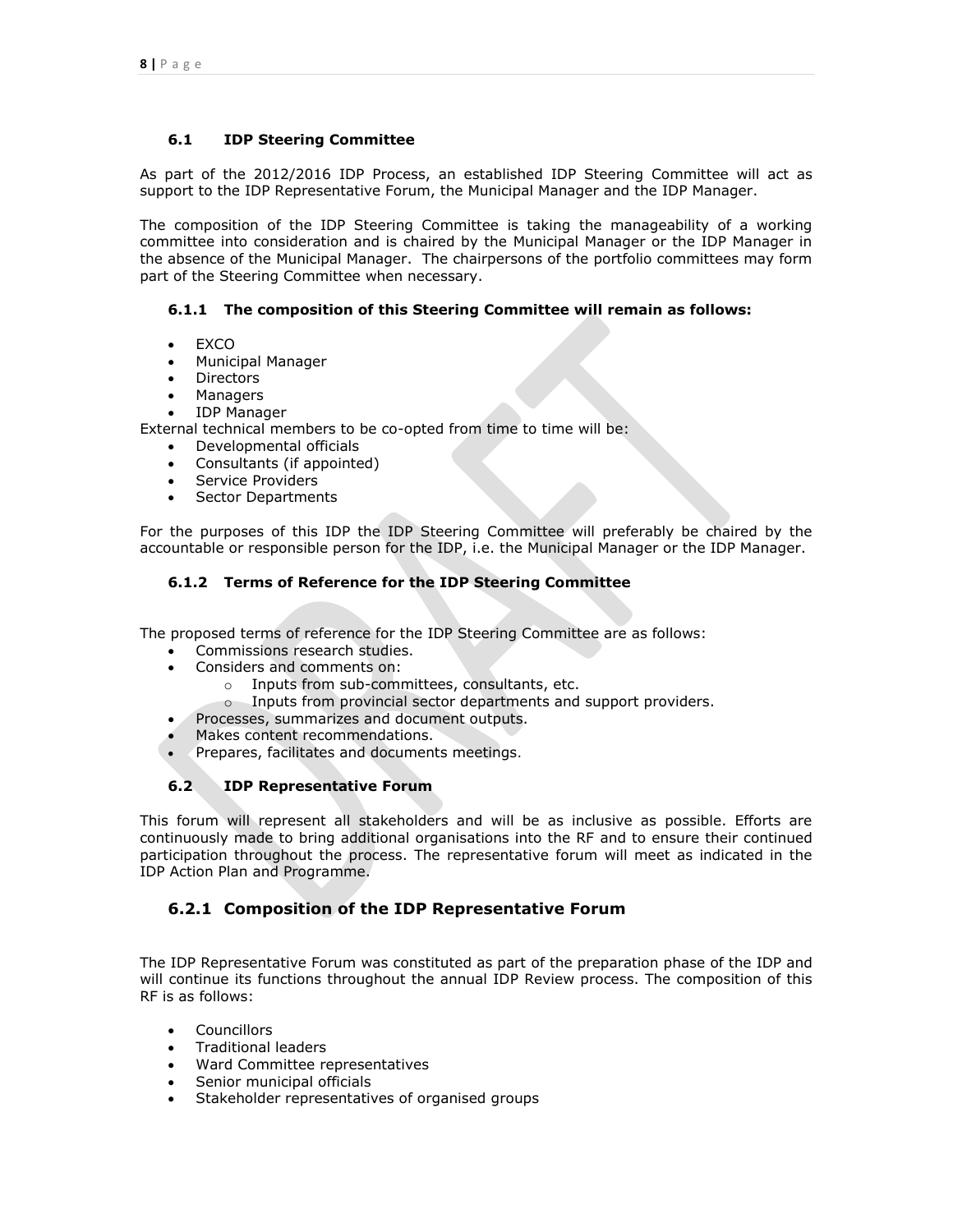- Advocates of unorganised groups
- Resource persons
- Other community representatives
- National and Provincial Departments regional representatives
- NGO"s
- Parastatal organisations

Representatives of the abovementioned groups/organisations may be co-opted onto the RF. The RF Meetings will be chaired by the Mayor or any other Executive Committee member so delegated by the Mayor.

# **6.2.2 Terms of Reference of the IDP Representation Forum**

Members of the IDP Representative Forum will be encouraged and urged to hold consultative and feedbacks meetings with the structures and constituencies they represent in order to get their inputs and communicate feedback reports from IDP Representatives Forums for further mandate.

All members of the IDPRF will abide to democratic practices of meeting procedures enshrined on this TOR:

The terms of reference for the IDP Representative Forum are as follows:

- a) Members will be afforded speaking opportunity by raising of hand, being noted and recognized by the chairperson, and afforded a chance to speak
- b) Members will speak out in turn and on the guidance from the chairperson
- c) Disruptive behaviours, howling and heckling at speakers are not acceptable
	- In terms of decision making the IDPRF decisions will be based on simple majority rule principle if need arises,
	- In case where dispute arises on decision of the IDPRF, the dispute will be referred to the IDP Steering Committee for technical scrutiny and solution. Further referral will be made to the Executive Mayor and the Mayoral Committee for assistance on the concern dispute.
	- The Executive Mayor will report to the IDPRF on the outcomes of the dispute resolution and in case where the affected parties or party need to appeal the matter will be referred to Council.
	- The Council will be the highest appeal and dispute resolution structure.
	- Representing the interest of the municipality"s constituency in the IDP process.
	- Providing an organisational mechanism for discussion, negotiation and decision making between the stakeholders inclusive of municipal government.
	- Ensuring communication between all the stakeholder representatives inclusive of municipal government.
	- Monitoring the performance of the planning and implementation process

#### **Offence and Sanctions**

Violation of the TOR principles and depending on the nature of the offence can or/may lead to:

- a. Reporting to the leadership and membership of the structure/organisation that member is representing of such offence;
- b. Recommending to the structure/organisation that member representing for replacement of such ill-discipline member by another discipline member who will abide by the TOR;
- c. In case where sanctions are to be imposed as a result of violation of these principles;
- d. IDPRF will pronounce and record the sanction actions that will be intended to be imposed to the affected member;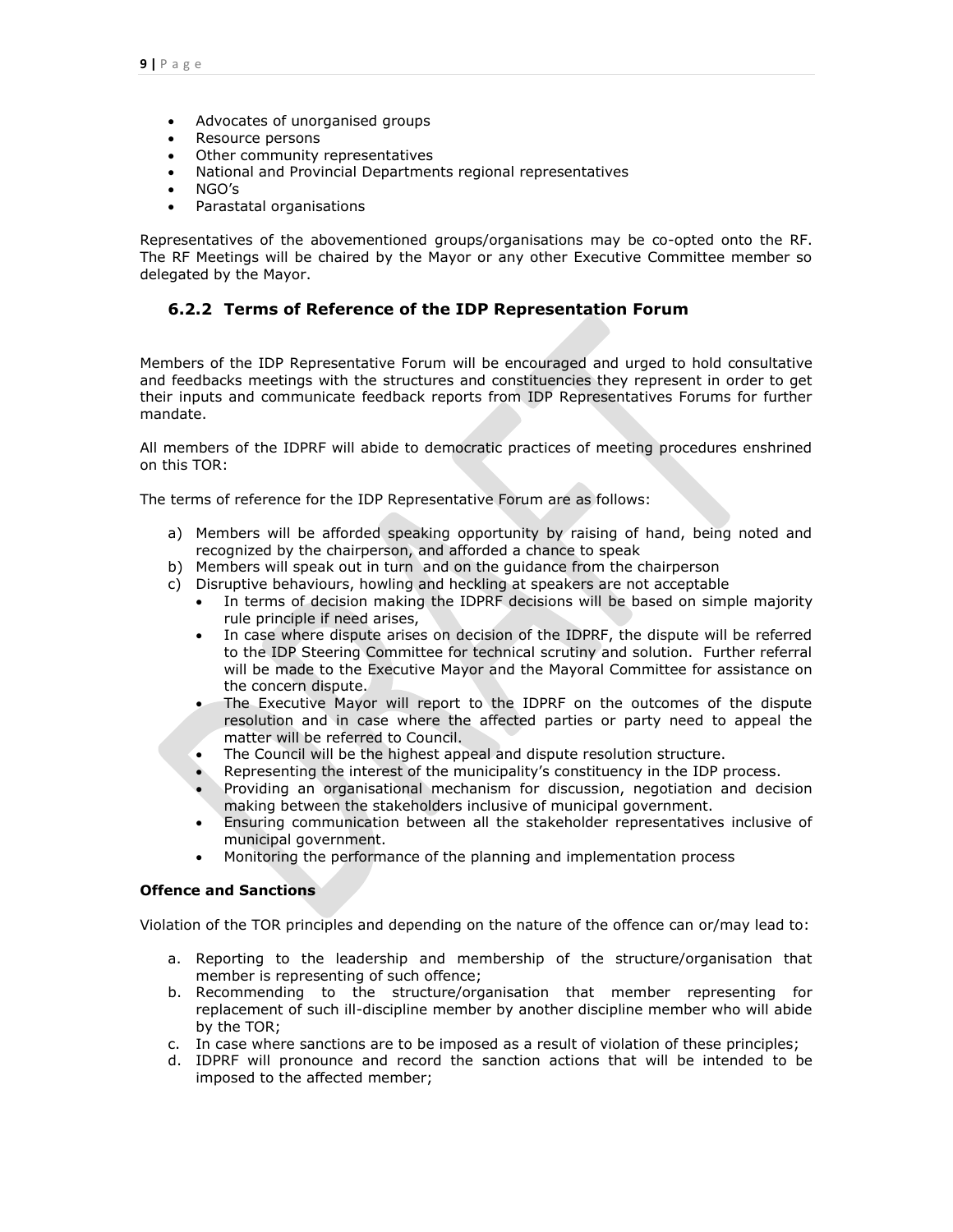# **7. DISTRIBUTION OF ROLES AND RESPONSIBILITIES OF ROLEPLAYERS**

Within the context of the preparation of this IDP the main roles and responsibilities allocated to each of the internal and external role-players are set out in the following tables

| <b>Role Player</b>                   | <b>Roles and Responsibilities</b>                                                                                                                                                                                                                                                                                                                                                                                                                                                                                                                                                                                                                                                                                                                                                                                              | <b>Role Player</b>                                | <b>Roles and Responsibilities</b>                                                                                                                                                                                                                                                                                                                                                                                                                                                                                                                                                                                                                    |
|--------------------------------------|--------------------------------------------------------------------------------------------------------------------------------------------------------------------------------------------------------------------------------------------------------------------------------------------------------------------------------------------------------------------------------------------------------------------------------------------------------------------------------------------------------------------------------------------------------------------------------------------------------------------------------------------------------------------------------------------------------------------------------------------------------------------------------------------------------------------------------|---------------------------------------------------|------------------------------------------------------------------------------------------------------------------------------------------------------------------------------------------------------------------------------------------------------------------------------------------------------------------------------------------------------------------------------------------------------------------------------------------------------------------------------------------------------------------------------------------------------------------------------------------------------------------------------------------------------|
| Council                              | Evaluate, amend and adopt a Process Plan<br>Undertake to overall management and coordination of the<br>planning process which includes ensuring that:<br>All relevant stakeholders are appropriately involved<br>$\circ$<br>Appropriate mechanisms and procedures for public consultation<br>$\circ$<br>and participation are applied<br>• The planning process is related to the real burning issues in the<br>municipality, that is a strategic and implementation orientated<br>process<br>Adopt and approve the IDP<br>$\blacksquare$<br>Final decision making<br>п.<br>Approval of the reviewed IDP documentation<br>Adjust the IDP in accordance with the MEC for Local Government's<br>proposals<br>Ensure that the annual business plans and Municipal budgets and<br>$\blacksquare$<br>linked to and based on the IDP | <b>Councillors</b>                                | . Link the planning process their constituencies<br>and/or wards<br>• Be responsible for organising public consultation<br>and participation<br>. Ensure the annual business plans and municipal<br>budget are linked to and based on the IDP                                                                                                                                                                                                                                                                                                                                                                                                        |
| <b>Mayor</b>                         | Decide on the process plan<br>$\blacksquare$<br>Overall management, coordination and monitoring of the process<br>and drafting of the IDP documentation, or delegate this function<br>Consider, adopt and approve the process plan<br>$\blacksquare$                                                                                                                                                                                                                                                                                                                                                                                                                                                                                                                                                                           | <b>IDP</b><br><b>Manager</b>                      | • Preparations and finalization of the Process Plan<br>. Be responsible for overall management,<br>coordinating and monitoring of the process and<br>drafting the IDP<br>. Responsible for the day to day management of the<br>planning process, ensuring that all relevant actors<br>are appropriately involved<br>. Ensure that the process is participatory, strategic<br>and implementation orientated and is aligned with<br>satisfies sector planning requirements<br>. Ensure that amendments and proper<br>documentation of the draft IDP are to the<br>satisfaction of the IDP proposal<br>• Monitor the implementation of the IDP proposal |
| <b>Municipal</b><br><b>Officials</b> | Provide technical/sector expertise<br>٠<br>Prepare selected Sector Plans                                                                                                                                                                                                                                                                                                                                                                                                                                                                                                                                                                                                                                                                                                                                                       | <b>IDP</b><br><b>Steering</b><br><b>Committee</b> | As the persons in charge for implementing IDP's the<br>technical/sectional officials have to fully involved in<br>the IDP process to:<br>• Determine progress, achievement and<br>shortcomings of 2012-2016 document<br>. Provide relevant technical expertise in the<br>consideration and finalization of strategies and                                                                                                                                                                                                                                                                                                                            |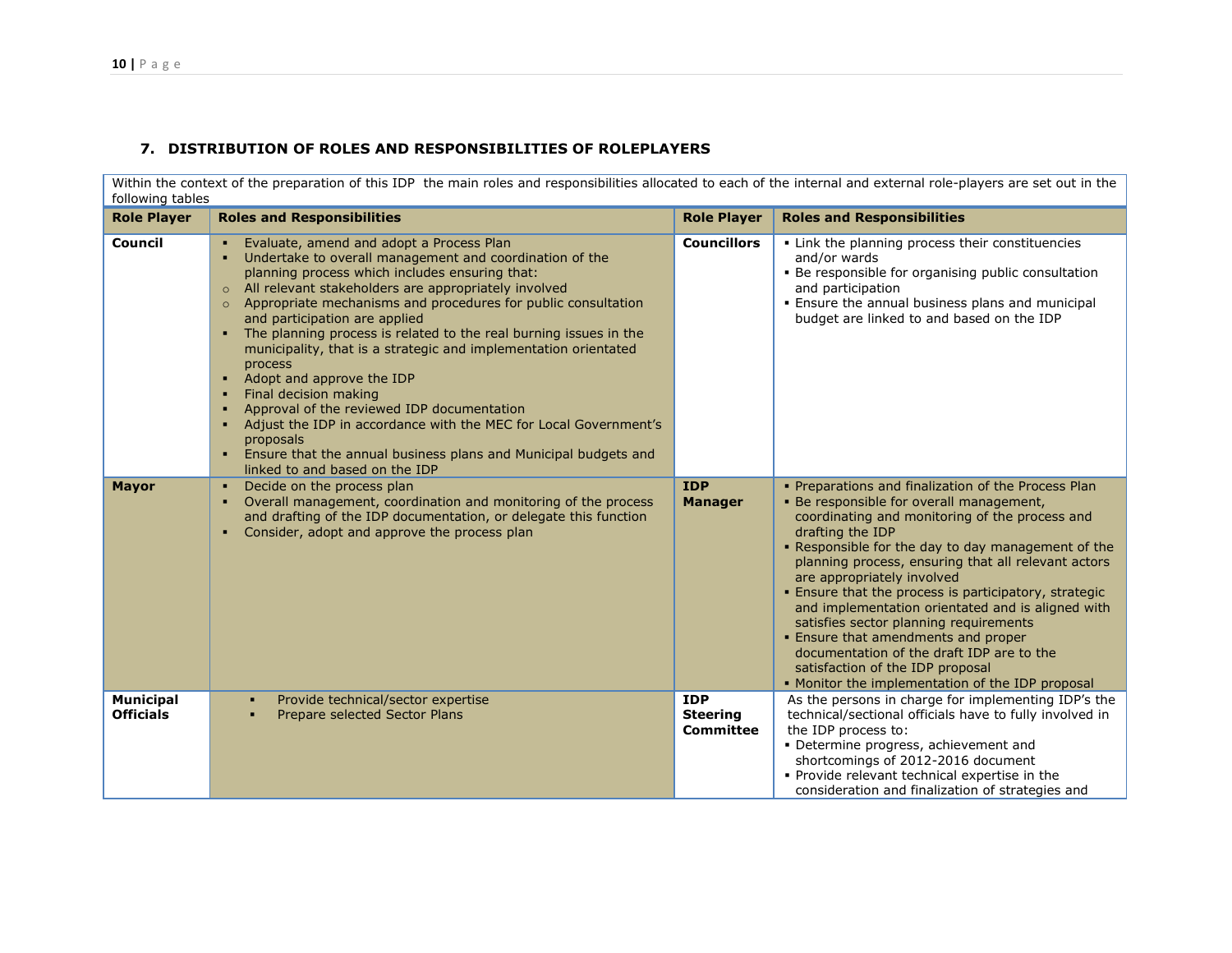| <b>Role Player</b>                                                                                                                                                                                                                                                                                                                                                                                                                                                                                                                | <b>Roles and Responsibilities</b> | <b>Role Player</b><br><b>Roles and Responsibilities</b>                                                                                                                                                                                                         |  |  |  |  |  |
|-----------------------------------------------------------------------------------------------------------------------------------------------------------------------------------------------------------------------------------------------------------------------------------------------------------------------------------------------------------------------------------------------------------------------------------------------------------------------------------------------------------------------------------|-----------------------------------|-----------------------------------------------------------------------------------------------------------------------------------------------------------------------------------------------------------------------------------------------------------------|--|--|--|--|--|
|                                                                                                                                                                                                                                                                                                                                                                                                                                                                                                                                   |                                   | identification of projects<br>• Provide departmental operational and capital<br>budgetary information<br>. Be responsible for preparing amendments to the<br>draft IDP for submission to the IDP review for<br>submission to the Municipal Council for approval |  |  |  |  |  |
| <b>External Role-players</b><br><b>Relevant Government Departments</b><br><b>Planning professionals/facilitators</b><br><b>Municipal officials</b><br><b>Representative Forum</b><br><b>Civil Society / Broad Public</b>                                                                                                                                                                                                                                                                                                          |                                   |                                                                                                                                                                                                                                                                 |  |  |  |  |  |
| Role-player                                                                                                                                                                                                                                                                                                                                                                                                                                                                                                                       |                                   | <b>Roles and Responsibilities</b>                                                                                                                                                                                                                               |  |  |  |  |  |
| <b>IDP Representative Forum</b><br>Represents the interest of their constituencies<br>Form a structure link between the municipal government and representatives of the public<br>$\blacksquare$<br>Ensure communication between all stakeholder representatives including the municipality<br>Provide an organizational mechanism for discussion, negotiation and decision making between the<br>$\blacksquare$<br>stakeholders including the municipality<br>Monitor the performance of the planning and implementation process |                                   |                                                                                                                                                                                                                                                                 |  |  |  |  |  |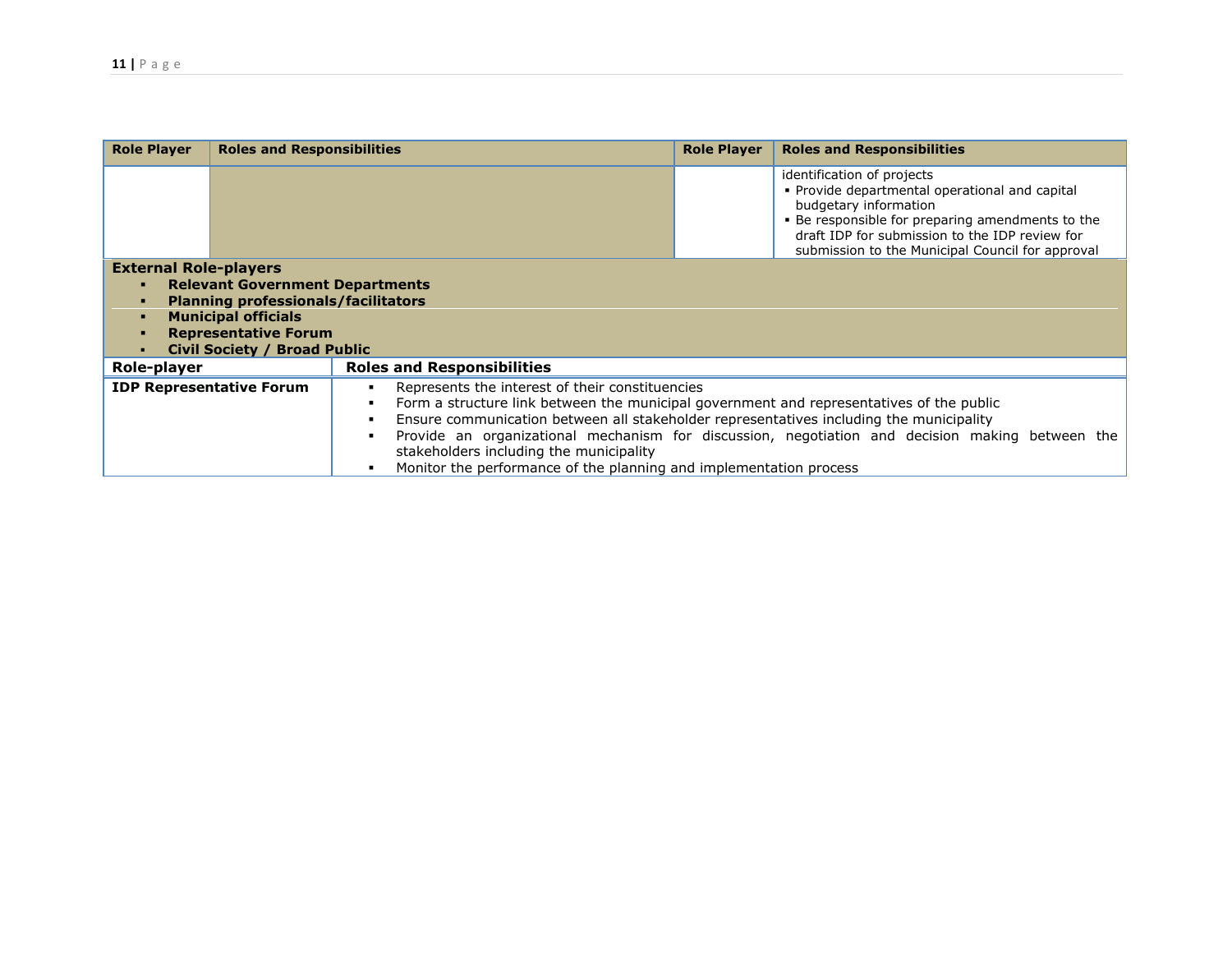# **8. MECHANISMS AND PROCEDURES FOR PUBLIC PARTICIPATION**

Section 16 of the MSA requires municipalities to complement formal representative government with a system of participatory governance, and must for this purpose, inter alia, encourage, and create conditions for, the local community to participate in the affairs of the municipality, including in the preparation, implementation and review of its integrated development plan, the establishment, implementation and review of its performance management , the monitoring and review of its performance, including the outcomes and impact of such performance and the preparation of its budget.

Therefore involvement of community and stakeholders organisations in the IDP process is one of the main features and requires specific attention. An appropriate public participation strategy that is linked to the municipality"s communication plan has to be formulated by the IDP Steering Committee and should be approved by Council.

# **8.1.1 Functions of Community Participation**

Four major functions have been identified for public participation process namely:

- **Needs orientation:** ensuring that people"s needs are taken into account
- **Appropriateness of solutions**: using the knowledge and experience of local residence and communities in order to arrive at appropriate and sustainable problem solution measures.
- **Community ownership:** Mobilising local residents and communities initiatives, resources, encouraging co-operation, partnerships between the municipality and residents for implementation and maintenance.
- **Empowerment**: Making IDP a public event and a forum for negotiating conflicting interest, finding compromises and common ground and thereby, creating the basis for increased transparency and accountability of local government towards local residents.

During the preparation of the IDP and its review, the public participation process will be institutionalized in order to ensure all residents have an equal right to participate.

# **8.1.2 PARTICIPATION PROCESS**

The following tasks are important to ensure proper community participation namely:

- i. The municipality must compile a database of all relevant community and stakeholder organisations
- ii. Communities and stakeholders must be informed of the municipality"s intention to embark on the IDP review process and
- iii. Organised and unorganised community/social groups must be invited by the municipality to participate in the IDP review process

# **8.1.3 MECHANISMS FOR PARTICIPATION**

The following are important mechanism for community participation:

- I. **WARD/AREA COMMITTEES:** Information must be made available within wards/areas through public ward/area meetings
- II. **IDP Representative Forum:** This forum will represent all stakeholders and will be inclusive as possible. Efforts will be made to bring additional organisations into the IDPRF and ensure their continued participation.
- **III. Media Involvement:** Information regarding the IDP review process and request for participation by the community and stakeholders could be made by the following:
	- \* Newsletters inside Municipal Bills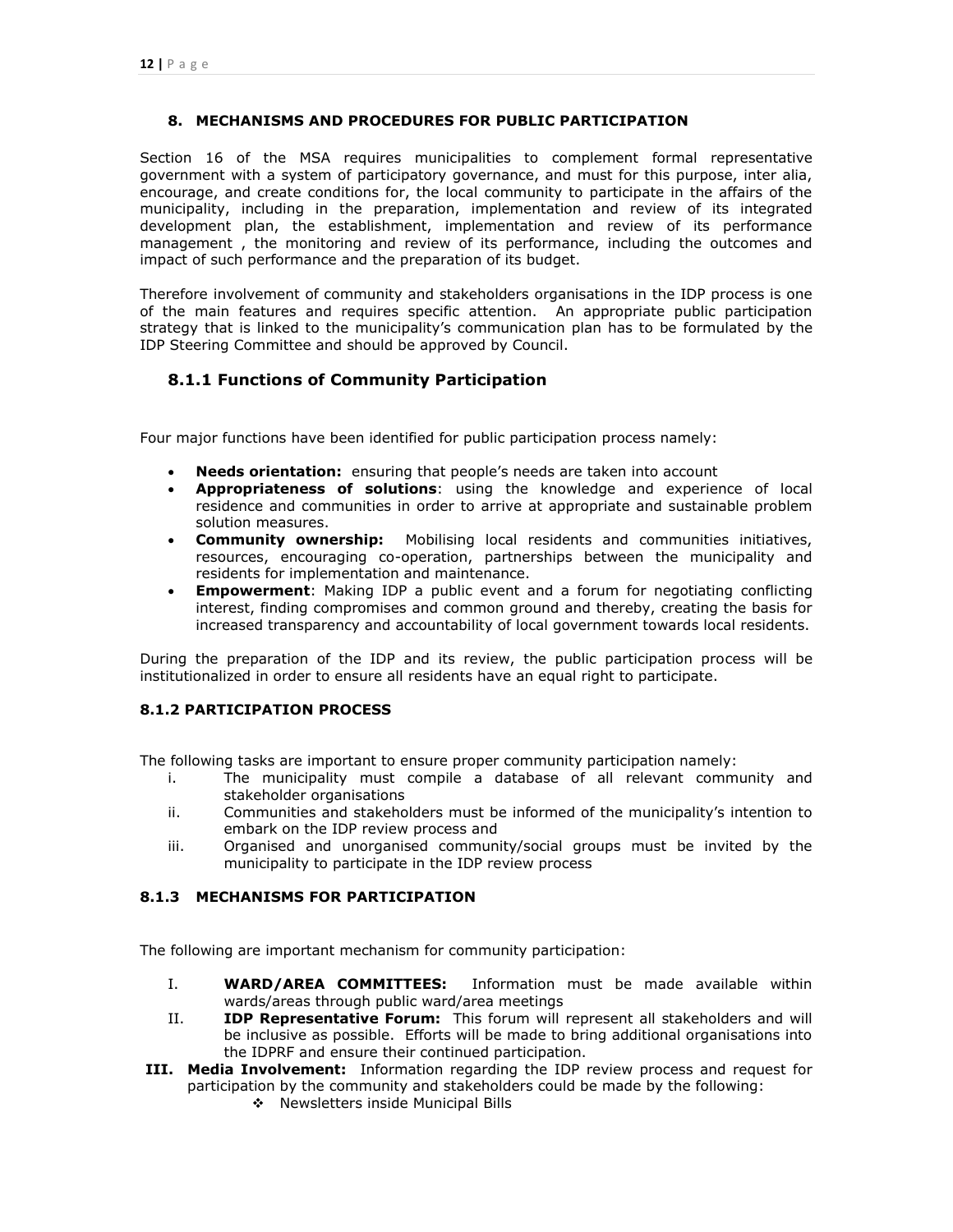- ◆ Notices at prominent locations
- \* Postal notices to organised groups and organisations
- Utilising GCIS
- Local radio coverage(Radio Gamkaland) and
- Local newspapers (Courier; Jan Publiek & Soek n Vind)
- **IV. Information Sheets:** This will be prepared in all three official languages namely: English; Afrikaans and IsiXhosa and be distributed via the IDP Representative Forum where a need for this has been identified. Ward Committees and CDWs will be used to explain and to distribute information that needs to get to the public.

#### **8.1.4 ACTIVITIES AND MECHANISMS FOR PARTICIPATION PER IDP PHASE**

- ❖ Is a key feature for developmental local government
- $\div$  A legislative requirement as entrenched in the Constitution and Chapter 4 of the Municipal Systems Act of 2000
- Participation ensures that IDP deals or addresses real issues that are experienced by communities at local level.

| <b>PLANNING PHASE</b> | <b>ACTIVITIES</b>                                                                                         | <b>MECHANISM</b>                      |
|-----------------------|-----------------------------------------------------------------------------------------------------------|---------------------------------------|
| PREPARATION PHASE     | <b>PROCESS PLAN INPUT</b>                                                                                 | <b>MEETING</b><br><b>WORK SESSION</b> |
| <b>ANALYSIS</b>       | <b>GAPS IDENTIFIED ARE IN LINE WITH DEVELOPMENTAL</b><br><b>NEEDS/ISSUES</b>                              | MEETING<br><b>WORK SESSION</b>        |
| <b>STRATEGIES</b>     | <b>ENSURE THAT DEVELOPMENTAL OBJECTIVES ARE</b><br><b>REALISTIC AND IN LINE WITH STRATEGIC GUIDELINES</b> | <b>MFFTING</b><br><b>WORK SESSION</b> |
| <b>PROJECTS</b>       | <b>DEVELOPING PROJECTS PROPOSALS</b>                                                                      | <b>MFFTING</b><br><b>WORK SESSION</b> |
| <b>INTEGRATION</b>    | ALL ACTIVITIES AND PROGRAMME ARE INTEGRATED                                                               | <b>MEETING</b><br><b>WORK SESSION</b> |
| APPROVAL              | <b>COUNCIL AWAITS COMMENTS FOR APPROVAL</b>                                                               | <b>MFFTING</b>                        |
|                       |                                                                                                           | <b>WORK SESSION</b>                   |

# **9. MECHANISMS AND PROCEDURES FOR ALIGNMENT**

The successful implementation of IDP process depends largely on whether there is conformity between Province, District and Municipality in respect of policy process and projects, i.e. alignment.

Continual communication between the different spheres is important to ensure alignment, as is retrospection after each phase. A prerequisite for alignment is the availability of information regarding existing plan and programmes at Provincial level.

Alignment is also released from two levels i.e. horizontal and vertical levels. Horizontal alignment will focus on addressing issues at both District and Local municipalities. Vertical alignment will focus on issues that affect our municipality from National, Provincial Departments, and other organisations. It is therefore important that planning need to be informed by all stakeholders for effective and efficient allocation of resources.

Determination of existing plans and programmes:

- Regular interaction with the (B)local municipality at specified points in the project
- Interaction with service providers (if any)
- Interaction with Province
- $\bullet$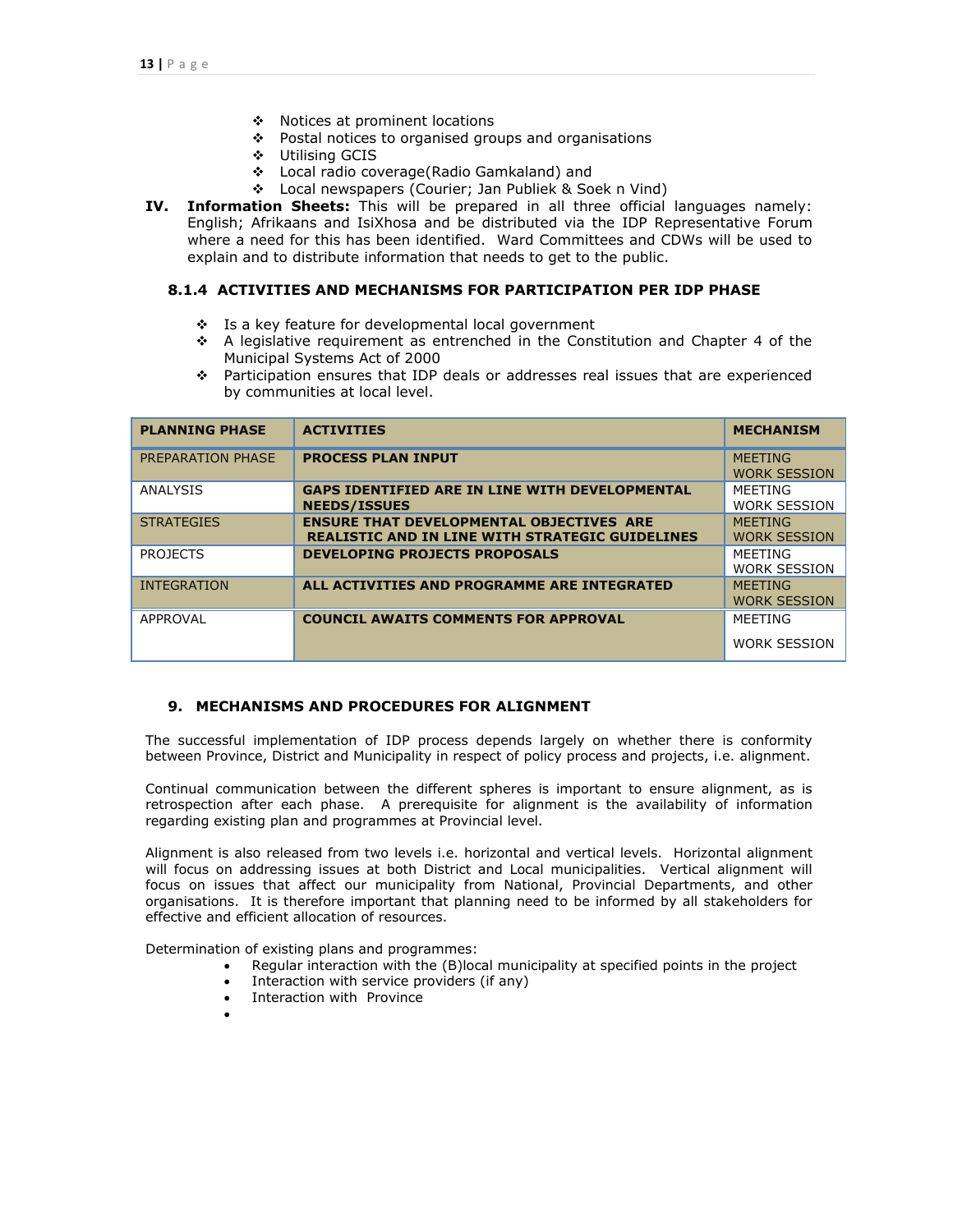# **10. MONITORING AND REVIEW PROCESS AND IMPLEMENTATION**

The compliance of the IDP processes of all municipalities with the Framework Plan has to be carefully monitored by the District in order to undertake corrective actions in time if some municipalities fail to adhere to the timeframes. Monitoring of the IDP Review Process of the three municipalities including the district's one will be undertaken by the Central Karoo IDP Managers' Forum. IDP managers from the different municipalities will provide progress report to the meeting which will indicate:

- How their IDPs are progressing;
- Any deviations from their approved Process Plans; and
- Any deviations from the Framework Plan

It is the responsibility of the Municipal Manager and IDP Manager to attend IDP review processes and monitor progress with regard to implementation of policies and projects.

The implementation of the ORGANOGRAM and the institution of the PMS are imperative for the effective monitoring of progress in respect of the IDP.

#### **11. ADOPTTION OF PROCESS**

Subsequent to the adoption of the District Framework Plan, a municipality must prepare and adopt a Process Plan to guide the planning, drafting, adoption and review of its integrated development plan. The Process Plan, as provided for in Section 28 of the Systems Act, must be 'set out in writing'. The adopted Process Plan binds the municipality. The process followed by a municipality to draft its integrated development plan, including its consideration and adoption of the draft plan must in terms of Section 29 (1):

c) be in accordance with a predetermined programme specifying timeframes for the different steps;

d) through appropriate mechanisms, processes and procedures allow for:

iv. the local community to be consulted on its development needs and priorities;

v. the local community to participate in the drafting of the integrated development plan; and vi. organs of state, including traditional authorities and other role players to be identified and consulted on the drafting of the integrated development plan;

(c) provide for the identification of all plans and planning requirements binding on the municipality in terms of national and provincial legislation and regulations.

Municipalities shall consult local communities before adopting the process and after adoption of the process a notice should be given to the local community informing them about the process municipalities are intending to follow in compiling their IDPs.

# **12. BUDGET**

| Nr.            | <b>TASKS</b>                                 | <b>COSTS</b> |
|----------------|----------------------------------------------|--------------|
| 1              | Public Participation (meetings, workshops)   |              |
| $\overline{2}$ | Strategic Workshops (IDP Steering Committee) |              |
| з.             | <b>IDP/Area Committee Training</b>           |              |
| 4.             | Advertisements                               |              |
| 5.             | <b>Printing IDP Documents</b>                |              |
| 6.             | <b>Traveling</b>                             |              |
| 7.             | Catering                                     |              |
| 8.             | Miscellaneous                                |              |
|                | <b>TOTAL COSTS</b>                           |              |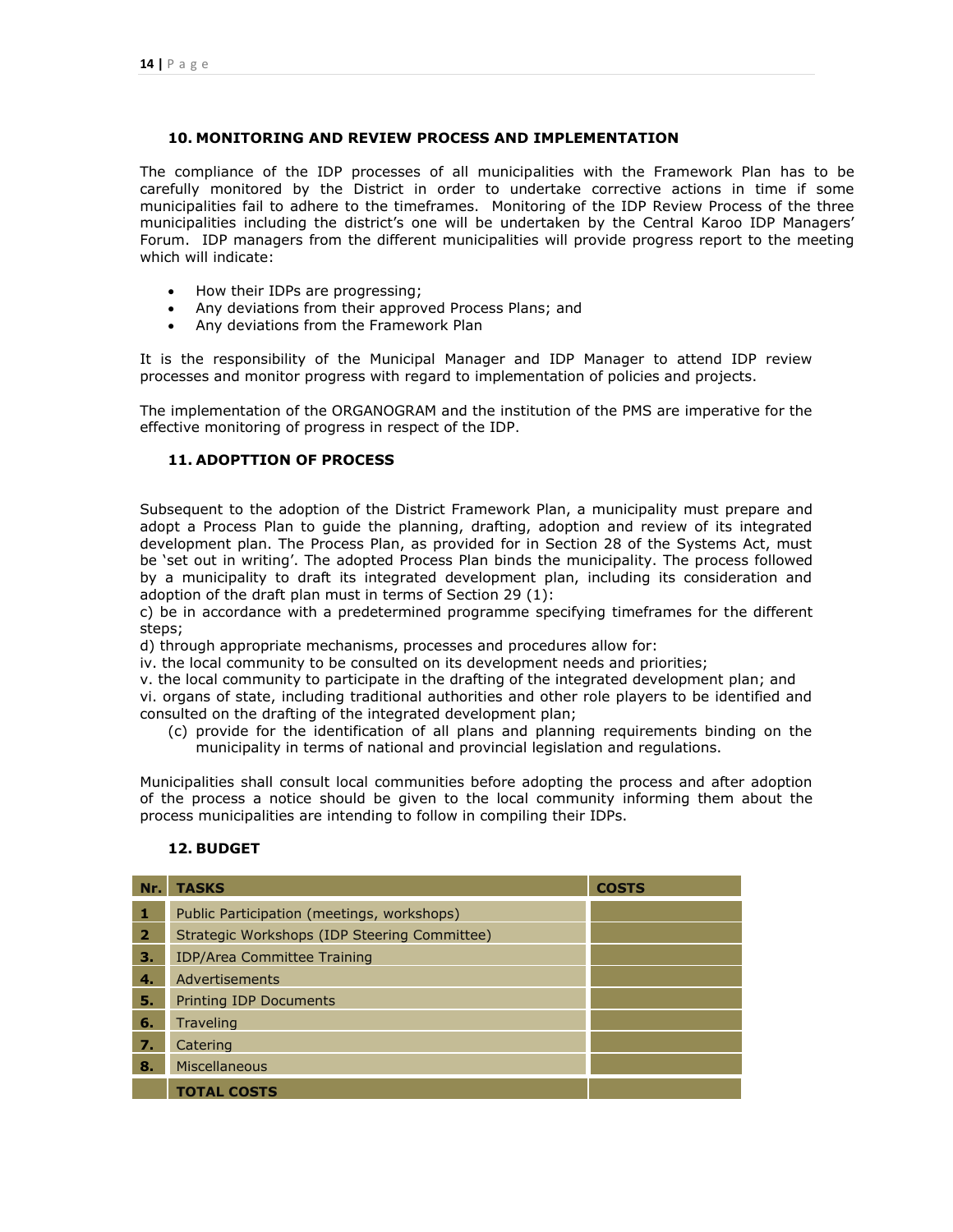# **13. PROCESS FOR AMENDING AND ADOPTED IDP**

In terms of Municipal Planning and Performance Management Regulations of 2001, Gazette No. R. 796, S3 only a member or committee of a municipal council may introduce a proposal for amending the municipality's integrated development plan in the council. Any proposal for amending a municipality's integrated development plan must be aligned with the framework adopted in terms of S27 of the MSA.

In terms of the regulations, no amendment to a municipality's integrated development plan may be adopted by the municipal council unless:

- \* all the members of the council have been given reasonable notice;
- $\div$  the proposed amendment has been published for public comment for a period of at least 21 days in a manner that allows the public an opportunity to make representations with regard to the proposed amendment;
- the municipality, if it is a district municipality, has consult all the local municipalities in the area of the district municipality on the proposed amendment and has taken all comments submitted to it by the local municipalities in that area into account before it takes a final decision on the proposed amendment;
- $\div$  the municipality, if it is a local municipality, has consulted the district municipality in whose area it falls on the proposed amendment, and has taken all comments submitted to it by the district municipality into account before it takes a final decision on the proposed.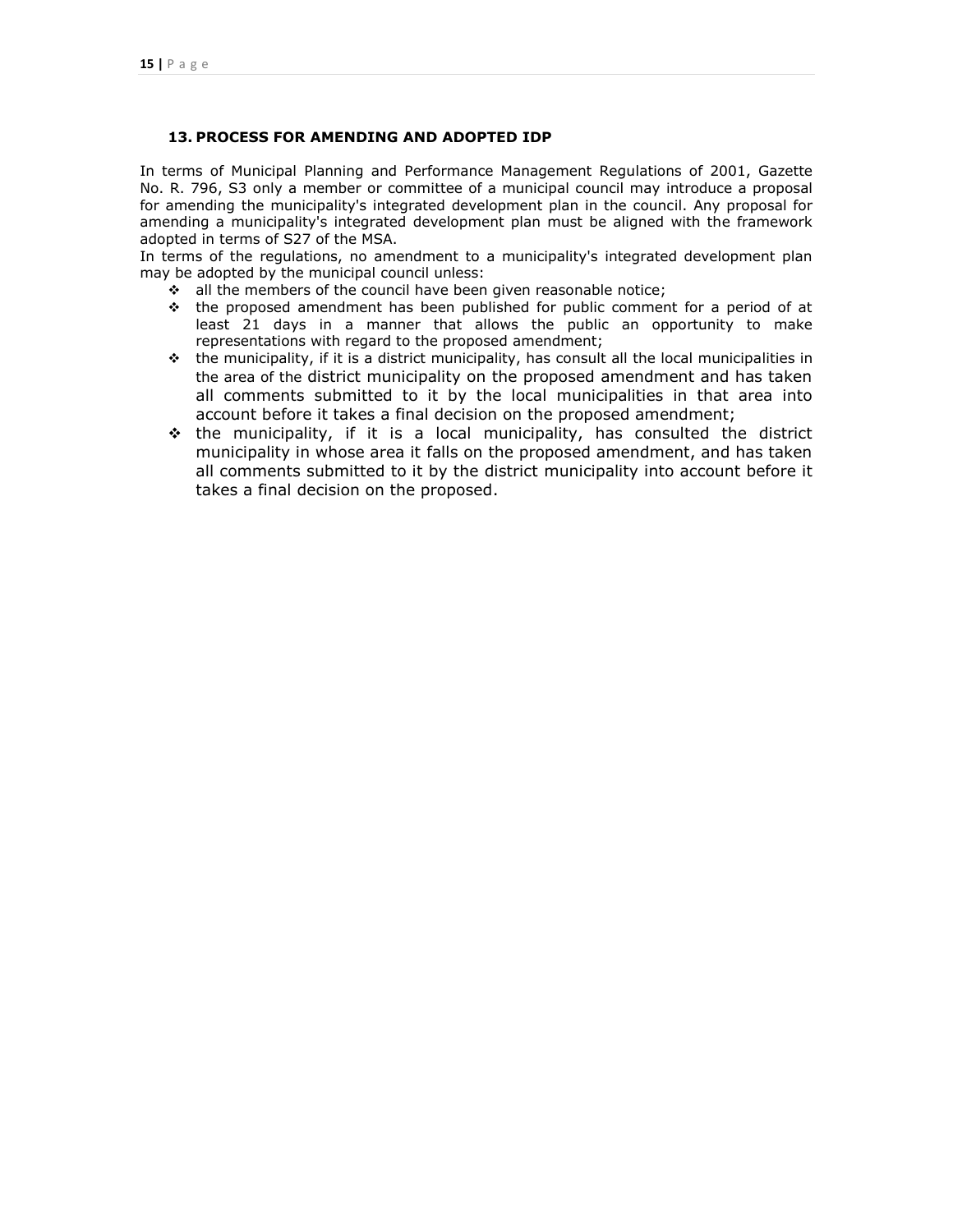# **14. CONCLUSION**

The way forward is for all Municipalities to prepare Process Plans in conjunction with the District Framework Plan and set out the following:

- HOW the planning process will unfold per Municipality;
- **WHAT** actions are required;
- WHO will be responsible for implementing these actions;
- **WHEN** will the action have to be implemented; and
- **What** will the actions COST?

The achievement of an aligned IDP process depends on the co-operation of all Municipalities in order to achieve the developmental objectives in the spirit of co-operative governance.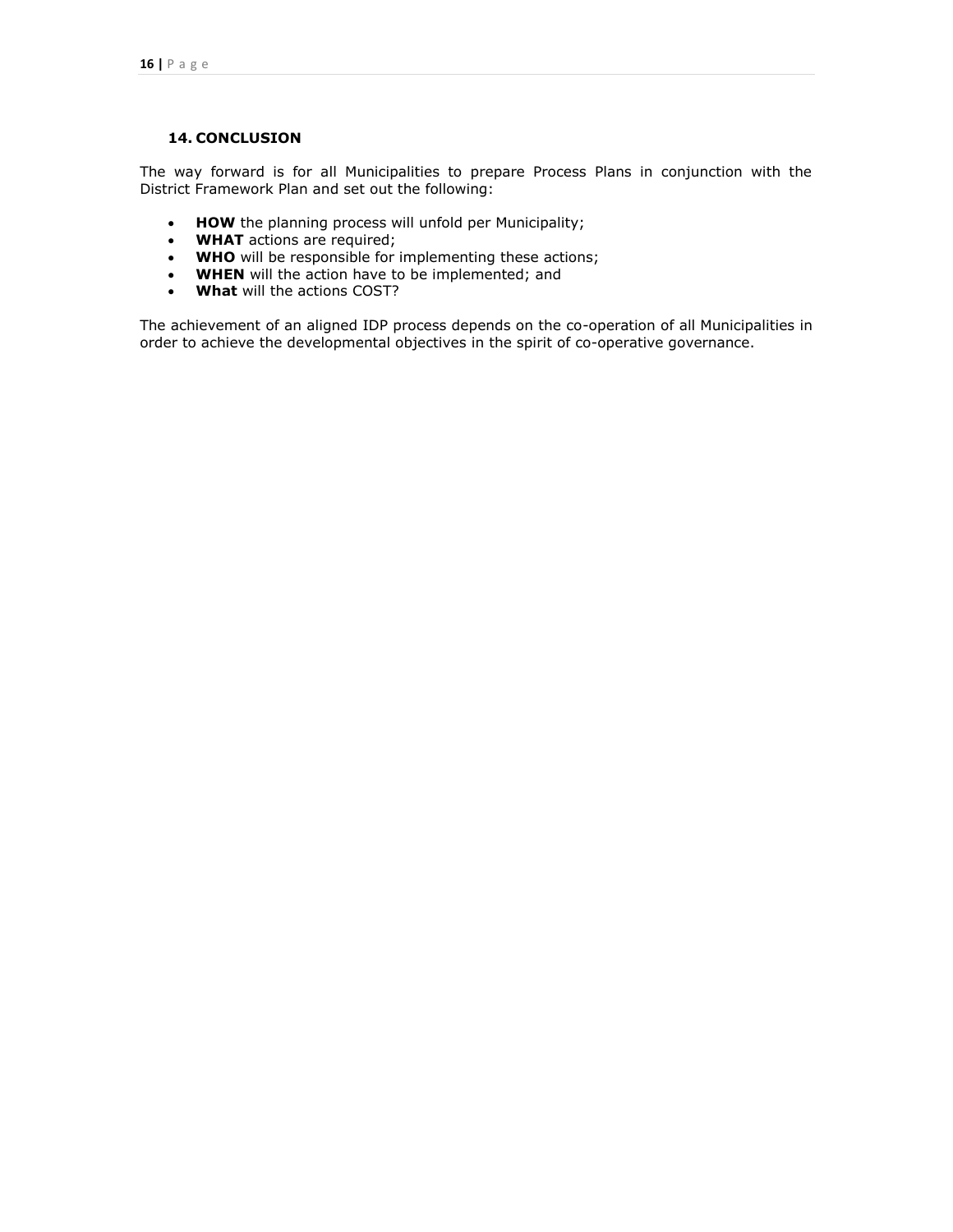# **ANNEXURE A: IDP ACTION PLAN – 2012-2016 5YR CYCLE**

| DISTRICT 5 YEAR IDP ACTION PLAN: 2012 - 2016             |                                              |     |            |                |           |            |                |            |            |            |            |     |     |     |
|----------------------------------------------------------|----------------------------------------------|-----|------------|----------------|-----------|------------|----------------|------------|------------|------------|------------|-----|-----|-----|
|                                                          | <b>MONTHS: JULY 2011 - JULY 2012</b>         |     |            |                |           |            |                |            |            |            |            |     |     |     |
| <b>ACTIVITIES</b>                                        | <b>OUTCOME</b>                               | Jul | <b>Aua</b> | <b>Sept</b>    | Oct       | <b>Nov</b> | <b>Des</b>     | <b>Jan</b> | <b>Feb</b> | <b>Mar</b> | <b>Apr</b> | May | Jun | Jul |
| <b>PREPARATION PHASE</b>                                 |                                              |     |            |                |           |            |                |            |            |            |            |     |     |     |
| <b>IDP Managers Forum</b>                                | Draft Framework & Process<br>Plan            |     | 5          |                |           |            |                |            |            |            |            |     |     |     |
| District Public Participation & Communication Forum      | <b>Reaffirmation of Structure</b>            |     | 12         |                |           |            |                |            |            |            |            |     |     |     |
| Finalise District IDP Framework                          | <b>Final IDP Framework</b>                   |     | 30         |                |           |            |                |            |            |            |            |     |     |     |
| Prepare Municipal Process Plans                          | Draft IDP Process Plan                       |     | 22         |                |           |            |                |            |            |            |            |     |     |     |
| <b>Public Participation Process</b>                      | Community Buy-In                             |     | 26         |                |           |            |                |            |            |            |            |     |     |     |
| <b>IDP Steering Committee Meeting</b>                    | Internal Partnerships                        |     | 29         |                |           |            |                |            |            |            |            |     |     |     |
| Finalise and Approve IDP Process Plan                    | <b>Final IDP Process Plan</b>                |     | 30         |                |           |            |                |            |            |            |            |     |     |     |
| District IDP Indaba                                      | <b>Aligned Activities</b>                    |     |            | $5 - 6$        |           |            |                |            |            |            |            |     |     |     |
| Advertising of IDP Process Plan                          | <b>Informed Communities</b>                  |     |            | 9              |           |            |                |            |            |            |            |     |     |     |
| Establishment of IDP Representation Forums               | Established IDP Rep Forums                   |     |            | 20             |           |            |                |            |            |            |            |     |     |     |
| Training of Councillors and Officials on IDP and CBP     | <b>Trained Councillors</b>                   |     |            | $23 - 25$      |           |            |                |            |            |            |            |     |     |     |
| Training of REP Forum and Ward Committee                 | <b>Trained Structures</b>                    |     |            | 28             |           |            |                |            |            |            |            |     |     |     |
| <b>ANALYSIS PHASE</b>                                    |                                              |     |            |                |           |            |                |            |            |            |            |     |     |     |
| <b>IDP Managers Forum</b>                                | Alignment                                    |     |            | $\overline{7}$ |           |            |                |            |            |            |            |     |     |     |
| COMMUNITY BASED PLANNING                                 | <b>Ward Plans</b>                            |     |            |                | $3 - 28$  |            |                |            |            |            |            |     |     |     |
| <b>IDP Steering Committee Meetings</b>                   | Internal ownership                           |     |            |                | 26        |            |                |            |            |            |            |     |     |     |
| Collating Information                                    | Centralised Information                      |     |            |                | $24 - 28$ |            |                |            |            |            |            |     |     |     |
| Analysing the Information and Draft Situational Analysis | <b>Situational Analysis</b>                  |     |            |                | 31        | $1 - 4$    |                |            |            |            |            |     |     |     |
| Ward Committee & IDP Rep Forum Engagement                | Verified Information and<br>Community Buy-in |     |            |                |           | $7 - 15$   |                |            |            |            |            |     |     |     |
| District Representative Forum                            | Report on Progress made                      |     |            |                |           | 18         |                |            |            |            |            |     |     |     |
| Finalisation Of the Situational Analysis                 | Final & Approved Analysis<br>report          |     |            |                |           | 30         |                |            |            |            |            |     |     |     |
| <b>STRATEGY PHASE</b>                                    |                                              |     |            |                |           |            |                |            |            |            |            |     |     |     |
| <b>IDP Managers Forum</b>                                | <b>Report Back</b>                           |     |            |                |           | 29         |                |            |            |            |            |     |     |     |
| <b>IDP REP Forum</b>                                     | Alignment                                    |     |            |                |           |            | $\overline{2}$ |            |            |            |            |     |     |     |